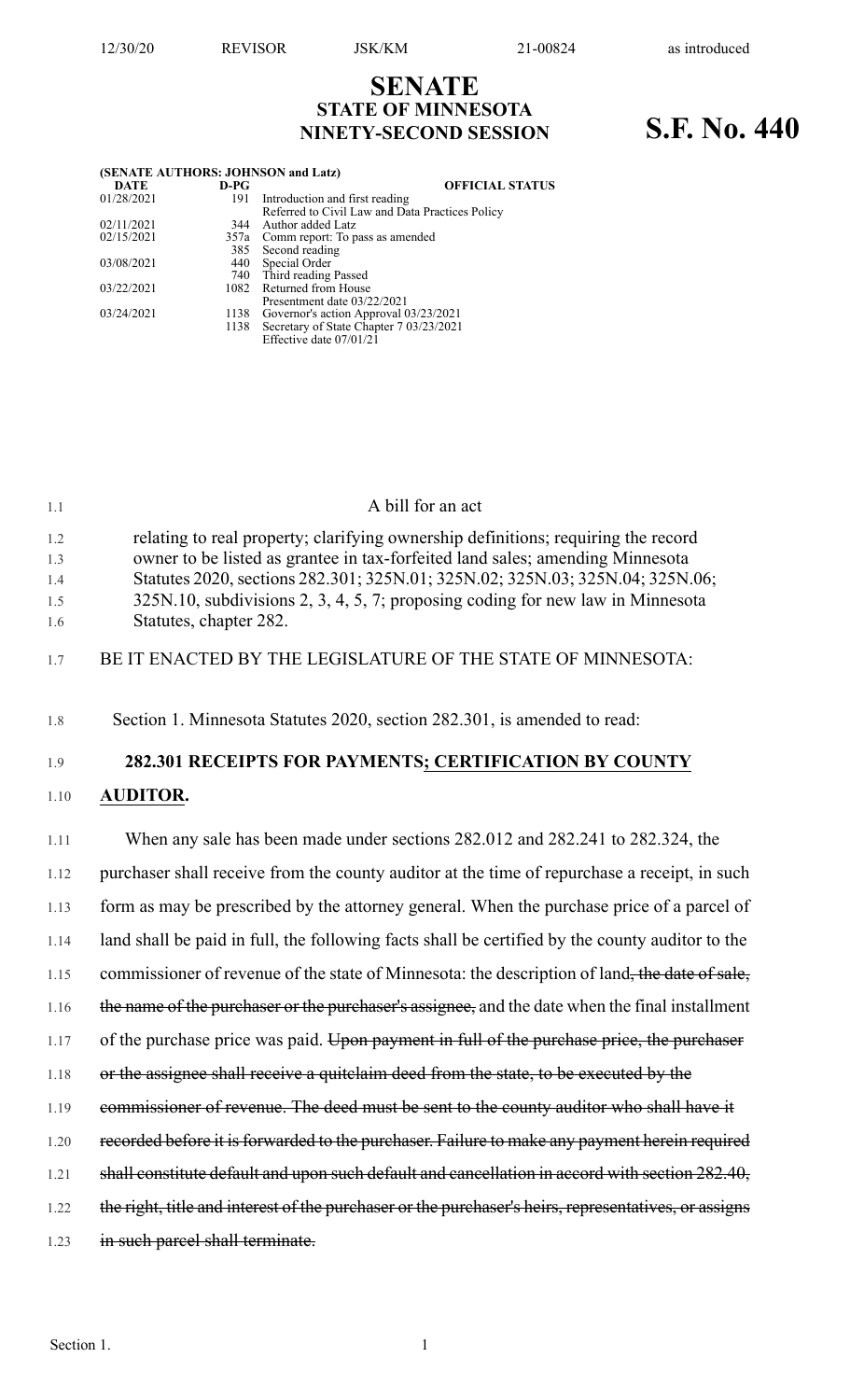|         | 12/30/20 | <b>REVISOR</b>                                        | <b>JSK/KM</b> | 21-00824                                                                                        | as introduced |
|---------|----------|-------------------------------------------------------|---------------|-------------------------------------------------------------------------------------------------|---------------|
| 2.1     |          |                                                       |               | <b>EFFECTIVE DATE.</b> This section is effective for purchases made on or after July 1,         |               |
| 2.2     | 2021.    |                                                       |               |                                                                                                 |               |
|         |          |                                                       |               |                                                                                                 |               |
| 2.3     |          |                                                       |               | Sec. 2. [282.302] CONVEYANCE OF DEED UPON CERTIFICATION.                                        |               |
| 2.4     |          |                                                       |               | Subdivision 1. Conveyance to record owner. Except as provided in subdivision 2, upon            |               |
| 2.5     |          |                                                       |               | receipt of the certification by the county auditor required under section 282.301, the          |               |
| 2.6     |          |                                                       |               | commissioner of revenue must issue a quitclaim deed in the name of the state, as grantor,       |               |
| 2.7     |          |                                                       |               | to the record owner of the property at the time of the expiration of the redemption period      |               |
| $2.8\,$ |          | established under section 281.23.                     |               |                                                                                                 |               |
| 2.9     |          |                                                       |               | Subd. 2. Sales to personal representatives, heirs, or devisees. Notwithstanding                 |               |
| 2.10    |          |                                                       |               | subdivision 1, the state deed must name the record owner's estate as grantee if a sale          |               |
| 2.11    |          |                                                       |               | conducted under section 282.01 is made to a personal representative, heir, or devisee of the    |               |
| 2.12    |          |                                                       |               | record owner, and the record owner is either deceased at the time of the expiration of          |               |
| 2.13    |          |                                                       |               | redemption period established under section 281.23 or is deceased at the time the certification |               |
| 2.14    |          | of payment under section 282.301 is made.             |               |                                                                                                 |               |
| 2.15    |          |                                                       |               | <b>EFFECTIVE DATE.</b> This section is effective for purchases made on or after July 1,         |               |
| 2.16    | 2021.    |                                                       |               |                                                                                                 |               |
|         |          |                                                       |               |                                                                                                 |               |
| 2.17    |          |                                                       |               | Sec. 3. [282.303] ASSIGNMENT OF INSTALLMENT CONTRACT.                                           |               |
| 2.18    |          |                                                       |               | If the record owner at the time of the expiration of redemption assigns an installment          |               |
| 2.19    |          |                                                       |               | contract used to repurchase, and the assignment was registered or recorded, the state deed      |               |
| 2.20    |          | must name the assignee as the grantee.                |               |                                                                                                 |               |
| 2.21    |          |                                                       |               | <b>EFFECTIVE DATE.</b> This section is effective for purchases made on or after July 1,         |               |
| 2.22    | 2021.    |                                                       |               |                                                                                                 |               |
|         |          |                                                       |               |                                                                                                 |               |
| 2.23    |          | Sec. 4. [282.304] RECORDATION OF DEED; DEFAULT.       |               |                                                                                                 |               |
| 2.24    |          |                                                       |               | (a) The quitclaim deed issued under section 282.302 must be sent to the county auditor          |               |
| 2.25    |          |                                                       |               | who must have it recorded before it is forwarded to the grantee. Recording of the deed by       |               |
| 2.26    |          | the county auditor is deemed delivery to the grantee. |               |                                                                                                 |               |
| 2.27    |          |                                                       |               | (b) Failure to make any payment required by this chapter will constitute default and            |               |
| 2.28    |          |                                                       |               | upon such default, the sale will be subject to the cancellation provisions of section 282.40.   |               |
| 2.29    |          |                                                       |               | <b>EFFECTIVE DATE.</b> This section is effective for purchases made on or after July 1,         |               |
| 2.30    | 2021.    |                                                       |               |                                                                                                 |               |
|         |          |                                                       |               |                                                                                                 |               |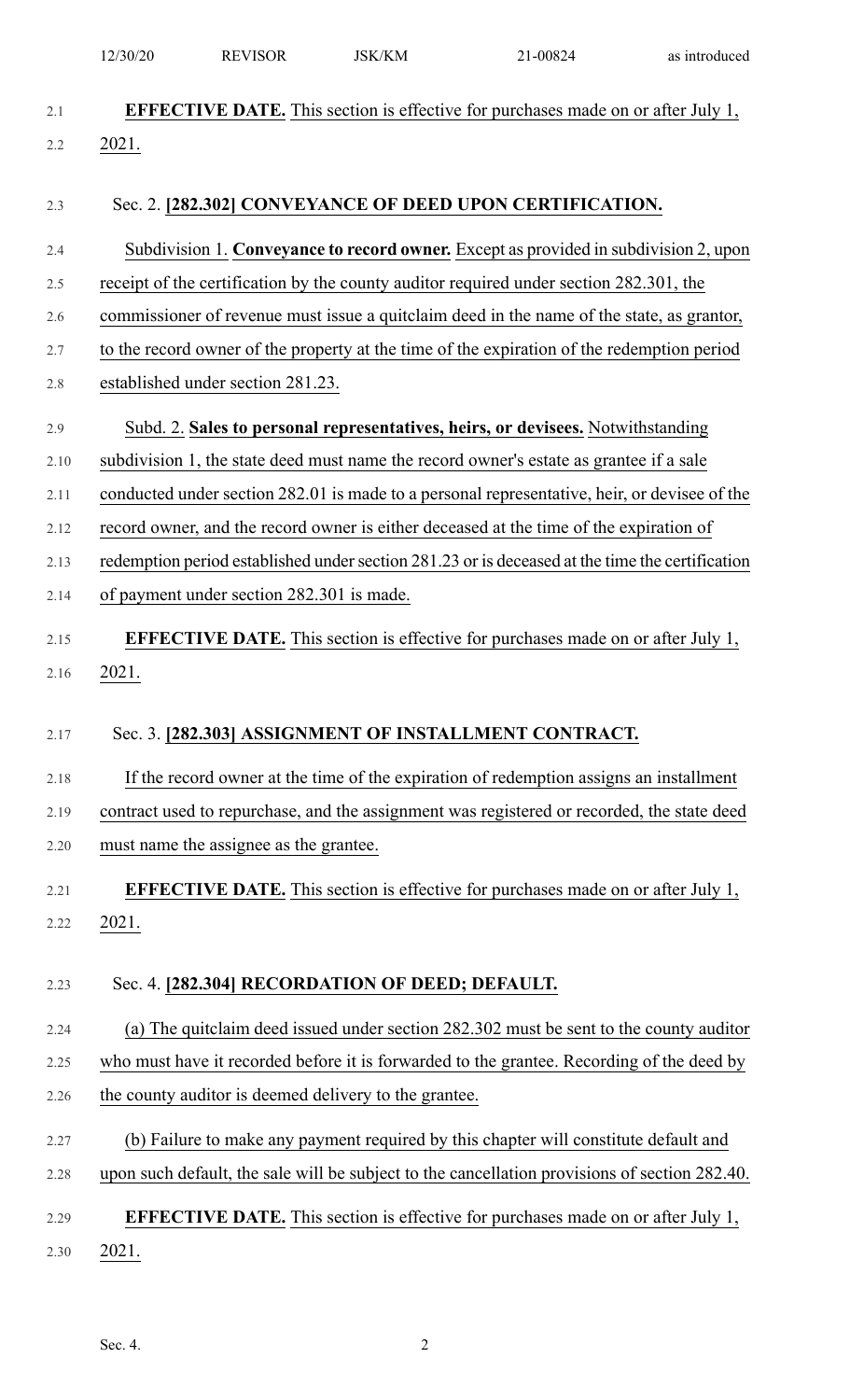|      | 12/30/20             | <b>REVISOR</b>                                            | <b>JSK/KM</b> | 21-00824                                                                                       | as introduced |  |
|------|----------------------|-----------------------------------------------------------|---------------|------------------------------------------------------------------------------------------------|---------------|--|
| 3.1  |                      |                                                           |               | Sec. 5. Minnesota Statutes 2020, section 325N.01, is amended to read:                          |               |  |
| 3.2  | 325N.01 DEFINITIONS. |                                                           |               |                                                                                                |               |  |
| 3.3  |                      |                                                           |               | The definitions in paragraphs (a) to (h) apply to sections 325N.01 to 325N.09.                 |               |  |
| 3.4  |                      |                                                           |               | (a) "Foreclosure consultant" "Solicitor" means any person who, directly or indirectly,         |               |  |
| 3.5  |                      |                                                           |               | makes any solicitation, representation, or offer to any owner to perform for compensation      |               |  |
| 3.6  |                      |                                                           |               | or who, for compensation, performs any service which the person in any manner represents       |               |  |
| 3.7  |                      | will in any manner do any of the following:               |               |                                                                                                |               |  |
| 3.8  |                      |                                                           |               | (1) stop or postpone the a foreclosure sale, a tax forfeiture sale, or a contract for deed     |               |  |
| 3.9  | termination;         |                                                           |               |                                                                                                |               |  |
| 3.10 |                      |                                                           |               | (2) obtain any forbearance from any beneficiary, local unit of government, association         |               |  |
| 3.11 |                      |                                                           |               | of apartment owners, contract for deed seller, or mortgagee regarding:                         |               |  |
| 3.12 | $(i)$ taxes;         |                                                           |               |                                                                                                |               |  |
| 3.13 |                      | (ii) dues owed to an association of apartment owners; or  |               |                                                                                                |               |  |
| 3.14 |                      | (iii) contract for deed, mortgage, or any other payments; |               |                                                                                                |               |  |
| 3.15 |                      | $(3)$ assist the owner to:                                |               |                                                                                                |               |  |
| 3.16 |                      |                                                           |               | (i) exercise the right of reinstatement provided in section 580.30 or the right of redemption  |               |  |
| 3.17 |                      | provided in section 580.25;                               |               |                                                                                                |               |  |
| 3.18 |                      |                                                           |               | (ii) exercise the right of redemption under chapter 281 or the right to repurchase under       |               |  |
| 3.19 |                      | sections 282.241 to 282.324;                              |               |                                                                                                |               |  |
| 3.20 |                      |                                                           |               | (iii) cure a default that has resulted in a termination notice issued under section 559.21,    |               |  |
| 3.21 | subdivision 2a; or   |                                                           |               |                                                                                                |               |  |
| 3.22 |                      |                                                           |               | (iv) cure a default that resulted in a lien secured by a common interest community or a        |               |  |
| 3.23 | master association;  |                                                           |               |                                                                                                |               |  |
| 3.24 |                      |                                                           |               | (4) obtain any extension of the period within which the owner may reinstate the owner's        |               |  |
| 3.25 | obligation;          |                                                           |               |                                                                                                |               |  |
| 3.26 |                      |                                                           |               | (5) obtain any waiver of an acceleration clause contained in any promissory note or            |               |  |
| 3.27 |                      |                                                           |               | contract secured by a mortgage on a residence in foreclosure or contained in the mortgage;     |               |  |
| 3.28 |                      |                                                           |               | $(6)$ assist the owner in foreclosure, tax forfeiture, or loan default on a loan, contract for |               |  |
| 3.29 |                      |                                                           |               | deed payments, or dues owed to an association of apartment owners, to obtain a loan or         |               |  |
| 3.30 | advance of funds;    |                                                           |               |                                                                                                |               |  |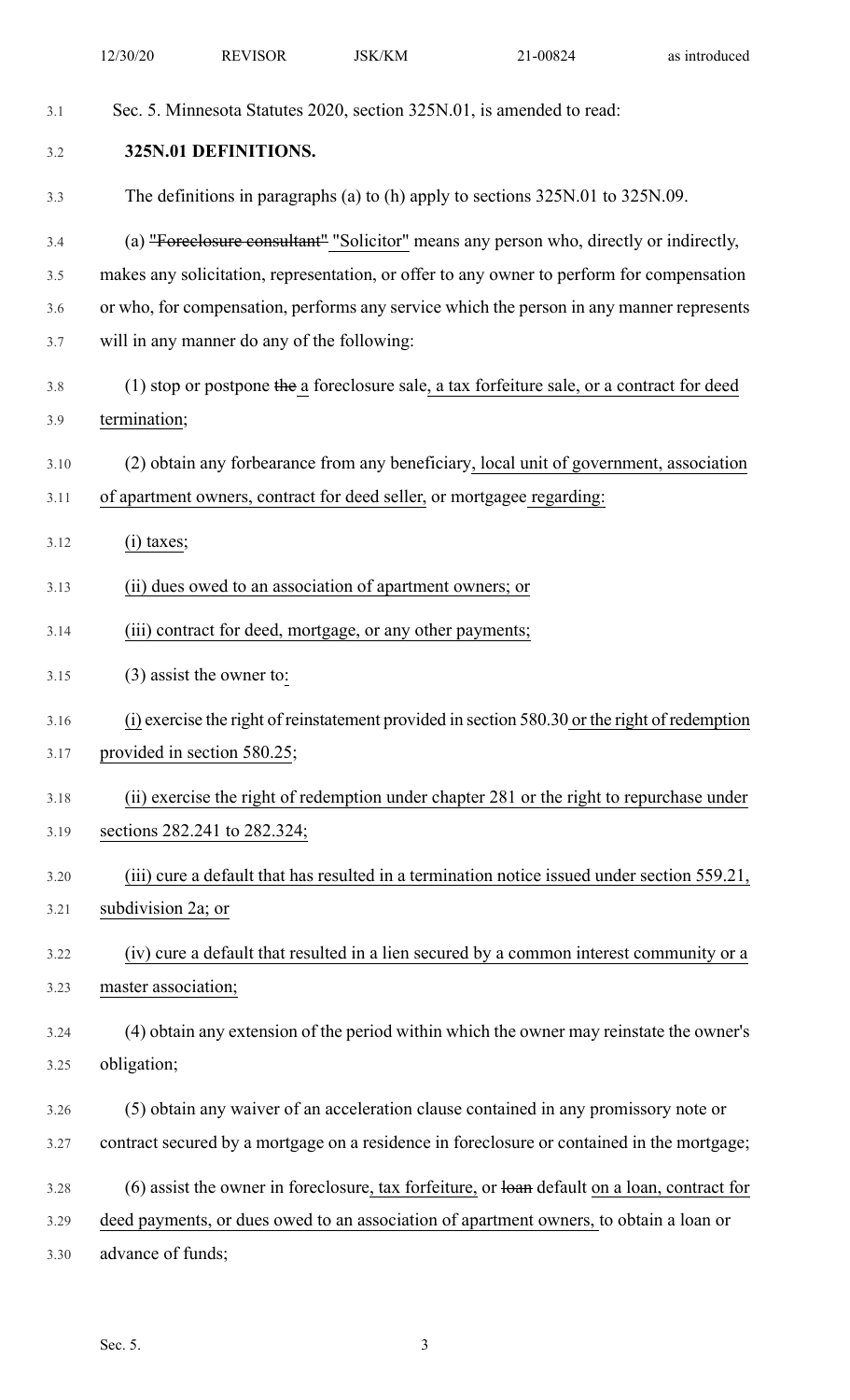| 4.1  | (7) avoid or ameliorate the impairment of the owner's credit resulting from the recording             |
|------|-------------------------------------------------------------------------------------------------------|
| 4.2  | of a notice of default on taxes or any debt secured by the covered residence or the conduct           |
| 4.3  | of a foreclosure or tax forfeiture sale;                                                              |
| 4.4  | (8) save the owner's residence from foreclosure, tax forfeiture, or contract for deed                 |
| 4.5  | termination; or                                                                                       |
| 4.6  | (9) negotiate or modify the terms or conditions of an existing residential mortgage loan,             |
| 4.7  | a repayment agreement on taxes owed, a repurchase agreement of tax-forfeited real property,           |
| 4.8  | or a contract for deed.                                                                               |
| 4.9  | (b) A foreclosure consultant solicitor does not include any of the following:                         |
| 4.10 | (1) a person licensed to practice law in this state when the person renders service in the            |
| 4.11 | course of the person's practice as an attorney-at-law;                                                |
| 4.12 | (2) a person licensed as a debt management services provider under chapter 332A, when                 |
| 4.13 | the person is acting as a debt management services provider as defined in that chapter;               |
| 4.14 | (3) a person licensed as a real estate broker or salesperson under chapter 82 when the                |
| 4.15 | person engages in acts whose performance requires licensure under that chapter unless the             |
| 4.16 | person is engaged in offering services designed to, or purportedly designed to, enable the            |
| 4.17 | owner to retain possession of the covered residence in foreclosure;                                   |
| 4.18 | (4) a person licensed as an accountant under chapter 326A when the person is acting in                |
| 4.19 | any capacity for which the person is licensed under those provisions;                                 |
| 4.20 | (5) a person or the person's authorized agent acting under the express authority or written           |
| 4.21 | approval of the Department of Housing and Urban Development or other department or                    |
| 4.22 | agency of the United States or this state to provide services;                                        |
| 4.23 | (6) a person who holds or is owed an obligation secured by a lien on any covered                      |
| 4.24 | residence in foreclosure when the person performs services in connection with this obligation         |
| 4.25 | or lien if the obligation or lien did not arise as the result of or as part of a proposed foreclosure |
| 4.26 | property reconveyance;                                                                                |
| 4.27 | (7) any person or entity doing business under any law of this state, or of the United States          |
| 4.28 | relating to banks, trust companies, savings and loan associations, industrial loan and thrift         |
| 4.29 | companies, regulated lenders, credit unions, insurance companies, or a mortgagee which is             |
| 4.30 | a United States Department of Housing and Urban Development approved mortgagee and                    |
| 4.31 | any subsidiary or affiliate of these persons or entities, and any agent or employee of these          |
| 4.32 | persons or entities while engaged in the business of these persons or entities;                       |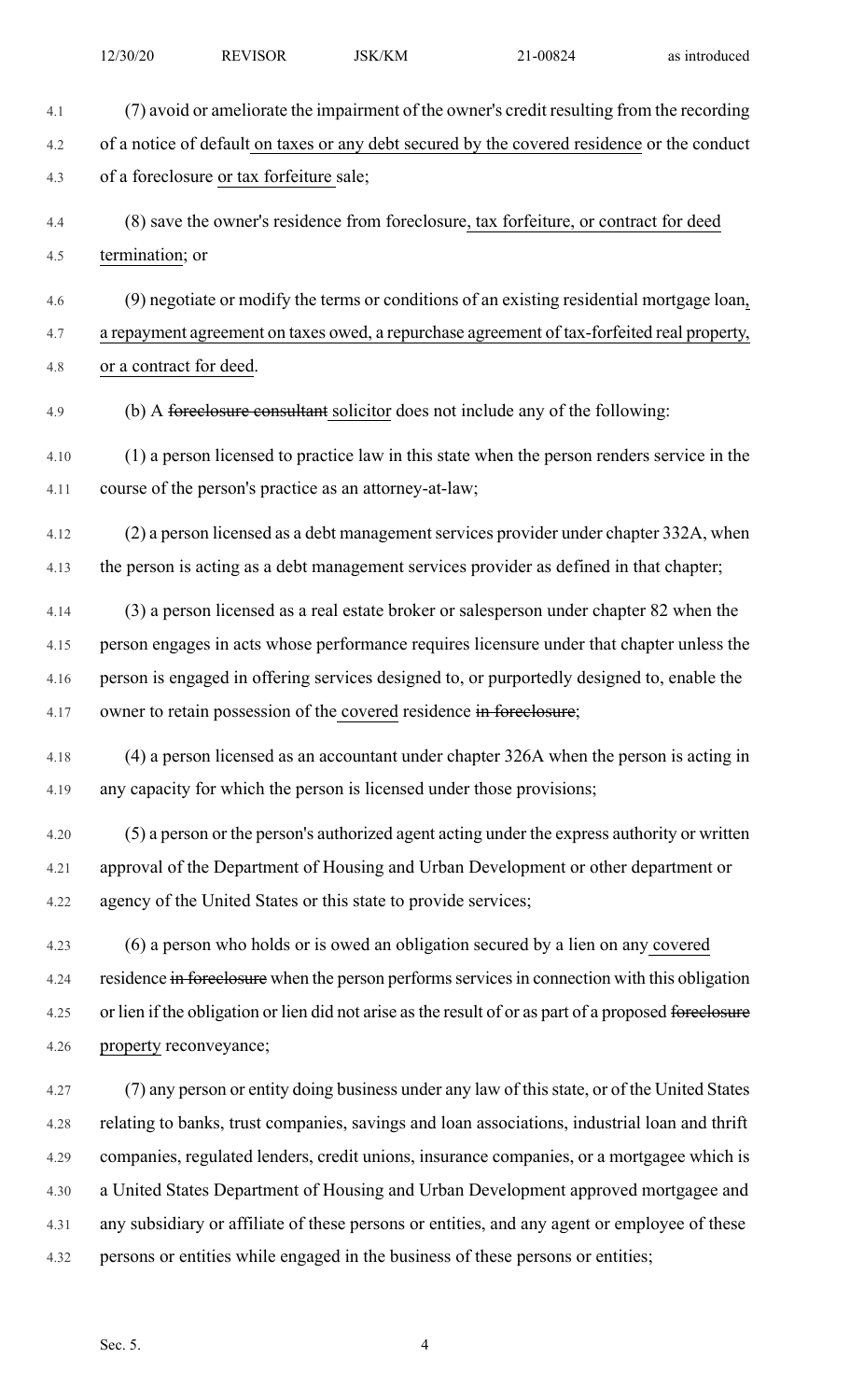| 5.1  | (8) a person licensed as a residential mortgage originator or servicer pursuant to chapter     |
|------|------------------------------------------------------------------------------------------------|
| 5.2  | 58, when acting under the authority of that license, except that the provisions of sections    |
| 5.3  | 325N.01 to 325N.06, 325N.08, and 325N.09 shall apply to any person operating under a           |
| 5.4  | mortgage originator license who negotiates or offers to negotiate the terms or conditions of   |
| 5.5  | an existing residential mortgage loan;                                                         |
| 5.6  | (9) a nonprofit agency or organization that has tax-exempt status under section $501(c)(3)$    |
| 5.7  | of the Internal Revenue Code that offers counseling or advice to an owner of a home in         |
| 5.8  | foreclosure or loan default if they do not contract for services with for-profit lenders or    |
| 5.9  | foreclosure equity purchasers, except that they shall comply with the provisions of section    |
| 5.10 | 325N.04, clause (1);                                                                           |
| 5.11 | (10) a judgment creditor of the owner, to the extent that the judgment creditor's claim        |
| 5.12 | accrued prior to the personal service of the foreclosure notice required by section 580.03,    |
| 5.13 | but excluding a person who purchased the claim after such personal service; and                |
| 5.14 | $(11)$ a foreclosure an equity purchaser as defined in section 325N.10; and                    |
| 5.15 | (12) any common interest community association or master association that holds or is          |
| 5.16 | owed an obligation secured by a lien on any residence in foreclosure and any employee or       |
| 5.17 | agent of either while performing services within the scope of the employment or agency.        |
| 5.18 | (c) "Foreelosure "Property reconveyance" means a transaction involving:                        |
| 5.19 | (1) the transfer of title to real property by a foreelosed homeowner during a foreelosure      |
| 5.20 | proceeding, either by transfer of interest from the foreclosed homeowner or by creation of     |
| 5.21 | a mortgage or other lien or encumbrance during the foreclosure process an owner, either        |
| 5.22 | by transfer of interest from the owner or by creation of a mortgage or other lien or           |
| 5.23 | encumbrance that allows the acquirer to obtain title to the property by redeeming the property |
| 5.24 | as a junior lienholder or by other legal process, prior to the expiration of:                  |
| 5.25 | (i) the right of reinstatement provided in section 580.30 or the right of redemption of a      |
| 5.26 | property provided in section 580.25;                                                           |
| 5.27 | (ii) the right of redemption under chapter 281 or the right to repurchase under sections       |
| 5.28 | 282.241 to 282.324;                                                                            |
| 5.29 | (iii) the period to cure a default that has resulted in a termination notice issued under      |
| 5.30 | section 559.21, subdivision 2a; or                                                             |
| 5.31 | (iv) the period to cure a default that resulted in a lien assessed by a common interest        |
| 5.32 | community or a master association; and                                                         |
|      |                                                                                                |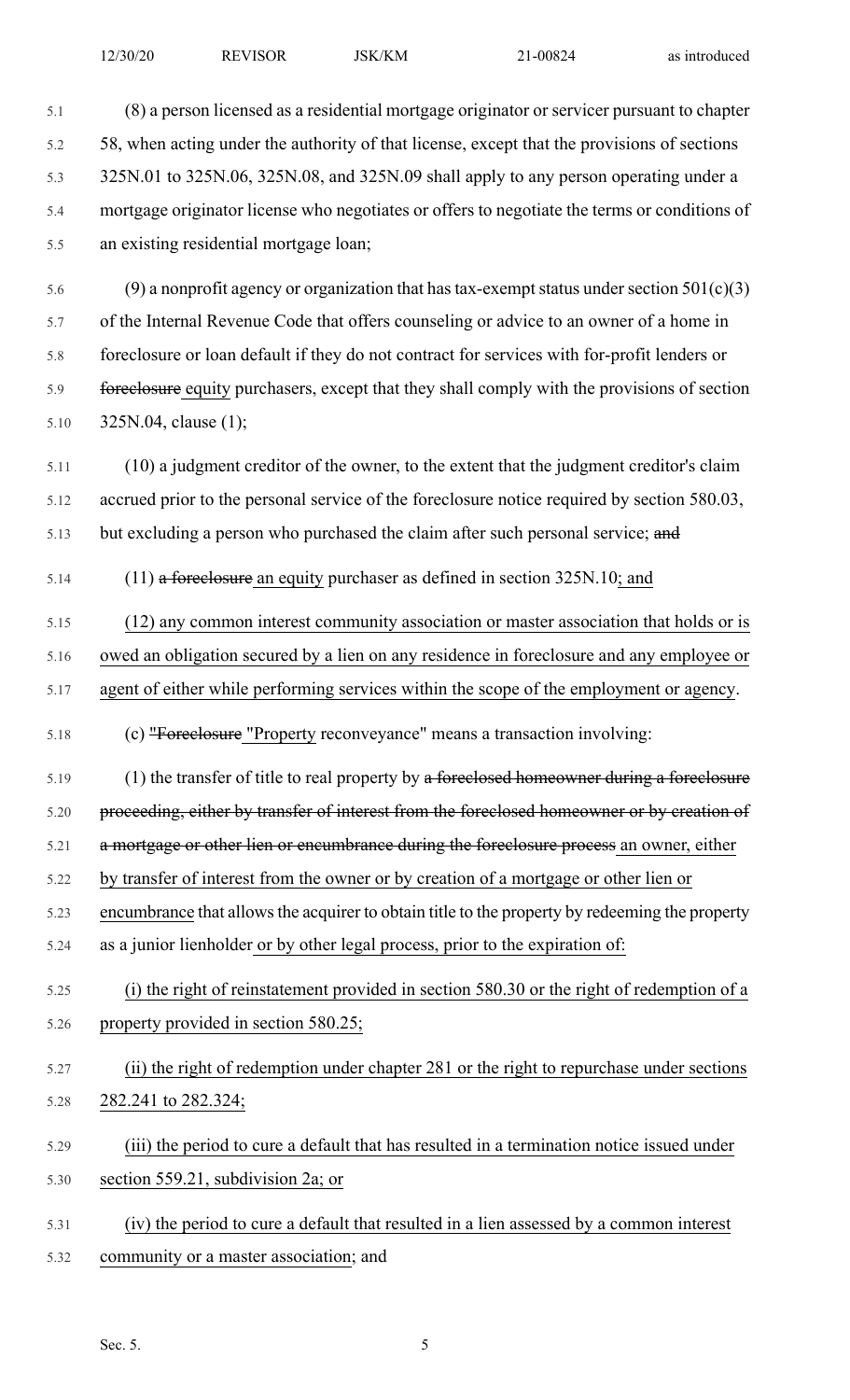| 6.1  | (2) the subsequent conveyance, or promise of a subsequent conveyance, of an interest                 |
|------|------------------------------------------------------------------------------------------------------|
| 6.2  | back to the foreelosed homeowner owner by the acquirer or a person acting in participation           |
| 6.3  | with the acquirer that allows the foreclosed homeowner owner to possess either the covered           |
| 6.4  | residence in foreclosure or any other real property, which interest includes, but is not limited     |
| 6.5  | to, an interest in a contract for deed, purchase agreement, option to purchase, or lease.            |
| 6.6  | (d) "Person" means any individual, partnership, corporation, limited liability company,              |
| 6.7  | association, or other group, however organized.                                                      |
| 6.8  | (e) "Service" means and includes, but is not limited to, any of the following:                       |
| 6.9  | (1) debt, budget, or financial counseling of any type;                                               |
| 6.10 | (2) receiving money for the purpose of distributing it to creditors, vendors, or association         |
| 6.11 | of apartment owners in payment or partial payment of any obligation secured by a lien on             |
| 6.12 | a covered residence in forcelosure;                                                                  |
| 6.13 | (3) contacting creditors, vendors, association of apartment owners, or servicers to                  |
| 6.14 | negotiate or offer to negotiate the terms or conditions of an existing residential mortgage          |
| 6.15 | loan, a tax forfeiture redemption or repurchase agreement, or a contract for deed;                   |
| 6.16 | (4) arranging or attempting to arrange for an extension of the period within which the               |
| 6.17 | owner of a covered residence in foreclosure may:                                                     |
| 6.18 | (i) cure the owner's default and reinstate the owner's obligation pursuant to section                |
| 6.19 | 580.30;                                                                                              |
| 6.20 | (ii) cure the owner's property tax default and redeem the property;                                  |
| 6.21 | (iii) cure the owner's default on dues owed to an association of apartment owners and                |
| 6.22 | release the common interest community or master association's lien; or                               |
| 6.23 | (iv) cure the default on a contract for deed and void the purchaser's ability to terminate           |
| 6.24 | the contract;                                                                                        |
| 6.25 | (5) arranging or attempting to arrange for any delay or postponement of the time of sale             |
| 6.26 | of the covered residence in foreclosure;                                                             |
| 6.27 | (6) advising the filing of any document or assisting in any manner in the preparation of             |
| 6.28 | any document for filing with any bankruptcy court; or                                                |
| 6.29 | (7) giving any advice, explanation, or instruction to an owner of a covered residence $\overline{m}$ |
| 6.30 | foreclosure, which in any manner relates to the cure of a default in or the reinstatement of         |
| 6.31 | an obligation secured by a lien on the covered residence in foreclosure, the full satisfaction       |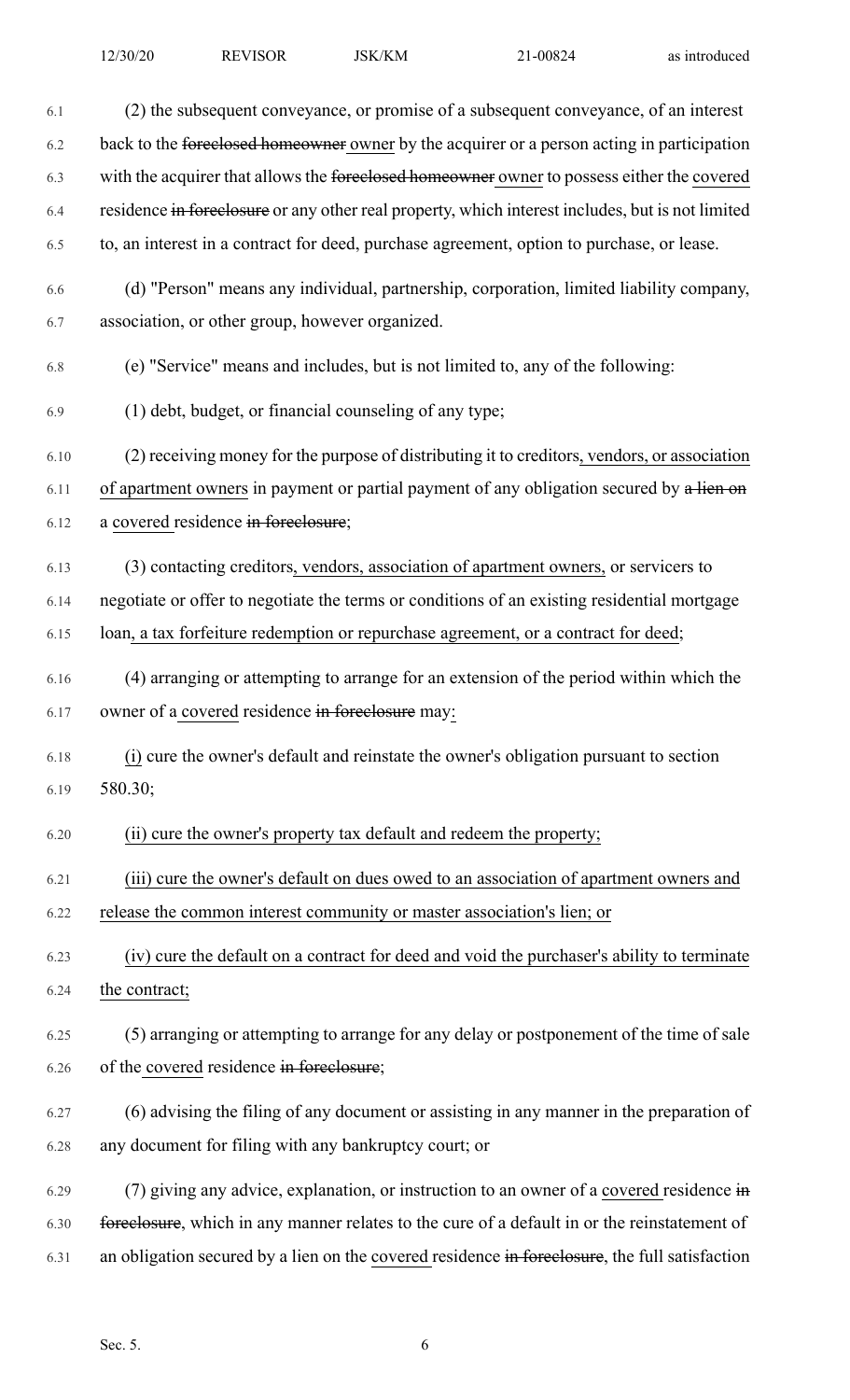7.1 of that obligation, or the postponement or avoidance of a sale of a covered residence in 7.2 foreclosure, pursuant to a power of sale contained in any mortgage. 7.3 (f) "Residence in foreclosure" "Covered residence" means residential real property 7.4 consisting of one to four family dwelling units, one of which the owner occupies as the 7.5 owner's principal place of residence, or real property that is principally used for farming, 7.6 as defined in section 500.24, subdivision 2, whether or not parcels are contiguous, so long 7.7 as the owner occupies one of the parcels as the owner's principal place of residence, where 7.8 there is a delinquency or default on any loan payment or debt secured by or attached to the 7.9 residential real property including, but not limited to, contract for deed payments where 7.10 there is a delinquency or default on any loan, tax, or contract for deed payment, association 7.11 of apartment owner or master association dues, or other debt secured by or attached to the 7.12 residential real property that: 7.13 (i) consists of one to four family dwelling units, one of which the owner occupies as the 7.14 owner's principal place of residence; 7.15 (ii) is an apartment, as that term is defined in section 515.02, subdivision 2; 7.16 (iii) is the subject of a contract for deed; or 7.17 (iv) is real property that is principally used for farming, as defined in section 500.24, 7.18 subdivision 2, whether or not parcels are contiguous, so long as the owner occupies one of 7.19 the parcels as the owner's principal place of residence. 7.20 (g) "Owner" means the record owner of the residential real property in foreclosure a 7.21 covered residence. For the purposes of this chapter, if the residence in foreclosure is subject 7.22 to a mortgage foreclosure, an owner is the record owner at the time the notice of pendency 7.23 was recorded, or the summons and complaint served. 7.24 (h) "Contract" means any agreement, or any term in any agreement, between a foreclosure 7.25 eonsultant solicitor and an owner for the rendition of any service as defined in paragraph 7.26 (e). 7.27 (i) "Association of apartment owners" has the meaning given in section 515.02, 7.28 subdivision 5. 7.29 (j) "Common interest community" has the meaning given in section 515B.1-103, clause 7.30 (10). 7.31 (k) "Master association" has the meaning given in section 515B.1-103, clause (21). 7.32 **EFFECTIVE DATE.** This section is effective the day following final enactment.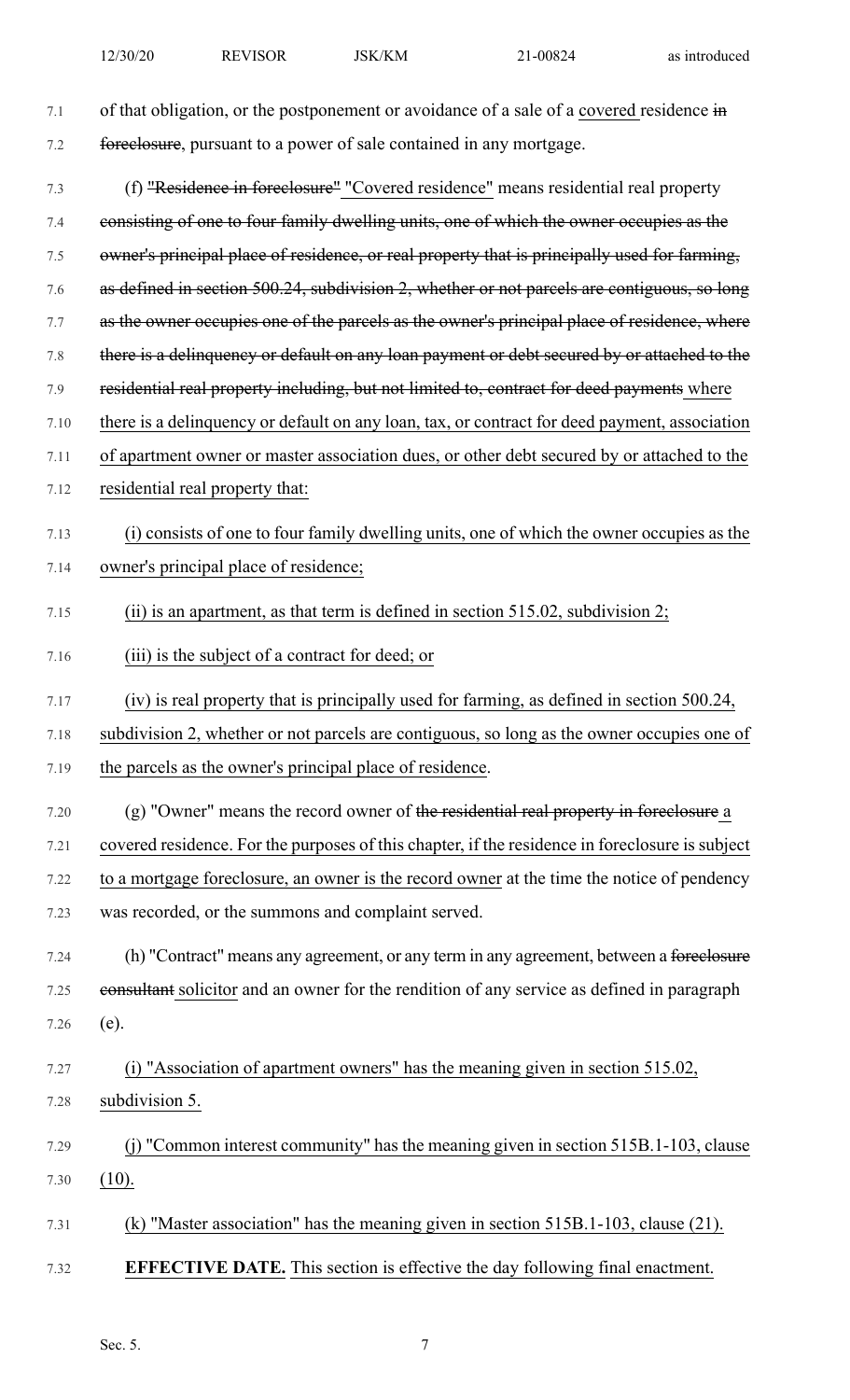|              | 12/30/20                                                                                      | <b>REVISOR</b>                                | <b>JSK/KM</b> | 21-00824                                                                                       | as introduced |
|--------------|-----------------------------------------------------------------------------------------------|-----------------------------------------------|---------------|------------------------------------------------------------------------------------------------|---------------|
| 8.1          |                                                                                               |                                               |               | Sec. 6. Minnesota Statutes 2020, section 325N.02, is amended to read:                          |               |
| 8.2          |                                                                                               |                                               |               | 325N.02 RESCISSION OF FORECLOSURE CONSULTANT SOLICITOR                                         |               |
| 8.3          | <b>CONTRACT.</b>                                                                              |                                               |               |                                                                                                |               |
|              |                                                                                               |                                               |               |                                                                                                |               |
| 8.4          |                                                                                               |                                               |               | (a) In addition to any other right under law to rescind a contract, an owner has the right     |               |
| 8.5          |                                                                                               |                                               |               | to cancel such a solicitor contract until midnight of the third business day after the day on  |               |
| 8.6          |                                                                                               |                                               |               | which the owner signs a contract which complies with section 325N.03.                          |               |
| 8.7          |                                                                                               |                                               |               | (b) Cancellation occurs when the owner gives written notice of cancellation to the             |               |
| 8.8          |                                                                                               |                                               |               | foreelosure consultant solicitor at the address specified in the contract.                     |               |
| 8.9          |                                                                                               |                                               |               | (c) Notice of cancellation, if given by mail, is effective when deposited in the mail          |               |
| 8.10         |                                                                                               | properly addressed with postage prepaid.      |               |                                                                                                |               |
| 8.11         |                                                                                               |                                               |               | (d) Notice of cancellation given by the owner need not take the particular form as             |               |
| 8.12         |                                                                                               |                                               |               | provided with the contract and, however expressed, is effective if it indicates the intention  |               |
| 8.13         |                                                                                               | of the owner not to be bound by the contract. |               |                                                                                                |               |
| 8.14         | <b>EFFECTIVE DATE.</b> This section is effective the day following final enactment.           |                                               |               |                                                                                                |               |
| 8.15         |                                                                                               |                                               |               | Sec. 7. Minnesota Statutes 2020, section 325N.03, is amended to read:                          |               |
| 8.16         | 325N.03 CONTRACT.                                                                             |                                               |               |                                                                                                |               |
| 8.17         | (a) Every contract must be in writing and must fully disclose the exact nature of the         |                                               |               |                                                                                                |               |
| 8.18         | foreclosure consultant's solicitor's services and the total amount and terms of compensation. |                                               |               |                                                                                                |               |
| 8.19         |                                                                                               |                                               |               | (b) The following notice, printed in at least 14-point boldface type and completed with        |               |
| 8.20         | the name of the foreclosure consultant solicitor, must be printed immediately above the       |                                               |               |                                                                                                |               |
| 8.21         |                                                                                               | statement required by paragraph (c):          |               |                                                                                                |               |
| 8.22         |                                                                                               |                                               |               | "NOTICE REQUIRED BY MINNESOTA LAW                                                              |               |
| 8.23<br>8.24 |                                                                                               | her CANNOT:                                   |               |                                                                                                |               |
| 8.25         |                                                                                               |                                               |               | (1) Take any money from you or ask you for money                                               |               |
| 8.26<br>8.27 |                                                                                               |                                               |               | doing everything he or she said he or she would do; and                                        |               |
| 8.28         |                                                                                               |                                               |               | (2) Ask you to sign or have you sign any lien, mortgage,                                       |               |
| 8.29         |                                                                                               | or deed."                                     |               |                                                                                                |               |
| 8.30         |                                                                                               |                                               |               | (c) The contract must be written in the same language as principally used by the               |               |
| 8.31         |                                                                                               |                                               |               | foreelosure consultant solicitor to describe his or her services or to negotiate the contract, |               |
| 8.32         |                                                                                               |                                               |               | must be dated and signed by the owner, and must contain in immediate proximity to the          |               |
|              |                                                                                               |                                               |               |                                                                                                |               |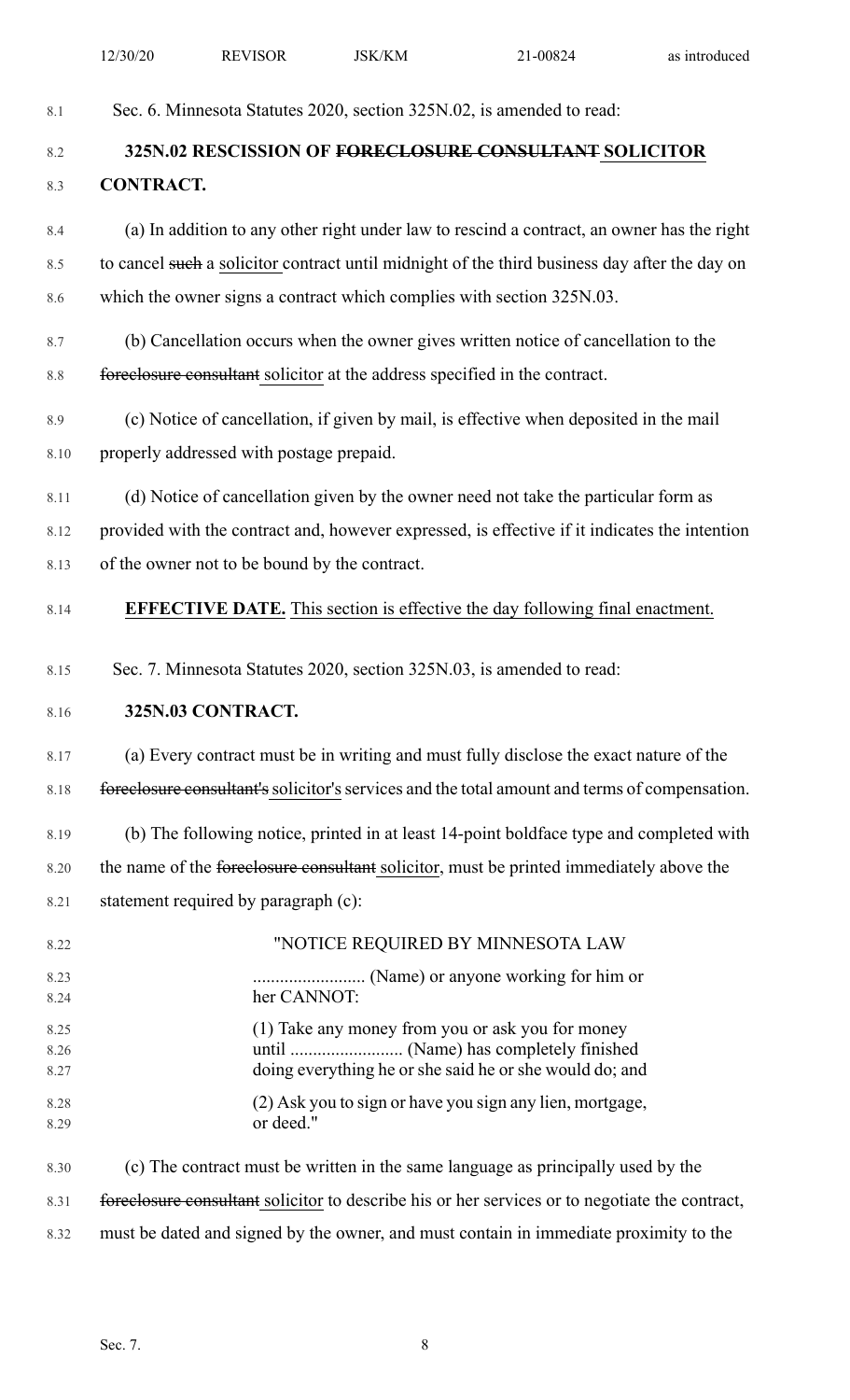9.1 space reserved for the owner's signature a conspicuous statement in a size equal to at least 9.2 10-point boldface type, as follows:

9.3 "You, the owner, may cancel this transaction at any time prior to midnight of the third 9.4 business day after the date of this transaction. See the attached notice of cancellation 9.5 form for an explanation of this right."

9.6 (d) The notice of cancellation must contain, and the contract must contain on the first 9.7 page, in a type size no smaller than that generally used in the body of the document, each 9.8 of the following:

9.9 (1) the name and physical address of the foreclosure consultant solicitor to which the 9.10 notice of cancellation is to be mailed or otherwise delivered. A post office box does not 9.11 constitute a physical address. A post office box may be designated for delivery by mail only 9.12 if it is accompanied by a physical address at which the notice could be delivered by a method 9.13 other than mail. An e-mail address may be included, in addition to the physical address; 9.14 and

9.15 (2) the date the owner signed the contract.

9.16 (e) Cancellation occurs when the foreclosed homeowner owner delivers, by any means, 9.17 written notice of cancellation to the address specified in the contract. If cancellation is 9.18 mailed, delivery is effective upon mailing. If e-mailed, cancellation is effective upon 9.19 transmission. The contract must be accompanied by a completed form in duplicate, captioned 9.20 "notice of cancellation," which must be attached to the contract, must be easily detachable, 9.21 and must contain in at least 10-point type the following statement written in the same 9.22 language as used in the contract:

| 9.23 | "NOTICE OF CANCELLATION                                        |
|------|----------------------------------------------------------------|
| 9.24 |                                                                |
| 9.25 | (Enter date of transaction) (Date)                             |
| 9.26 | You may cancel this transaction, without any penalty           |
| 9.27 | or obligation, within three business days from the above       |
| 9.28 | date.                                                          |
| 9.29 | To cancel this transaction, you may use any of the             |
| 9.30 | following methods: (1) mail or otherwise deliver a             |
| 9.31 | signed and dated copy of this cancellation notice, or any      |
| 9.32 | other written notice of cancellation; or $(2)$ e-mail a notice |
| 9.33 | of cancellation                                                |
| 9.34 |                                                                |
| 9.35 | (Name of <del>foreclosure consultant</del> solicitor)          |
| 9.36 | at                                                             |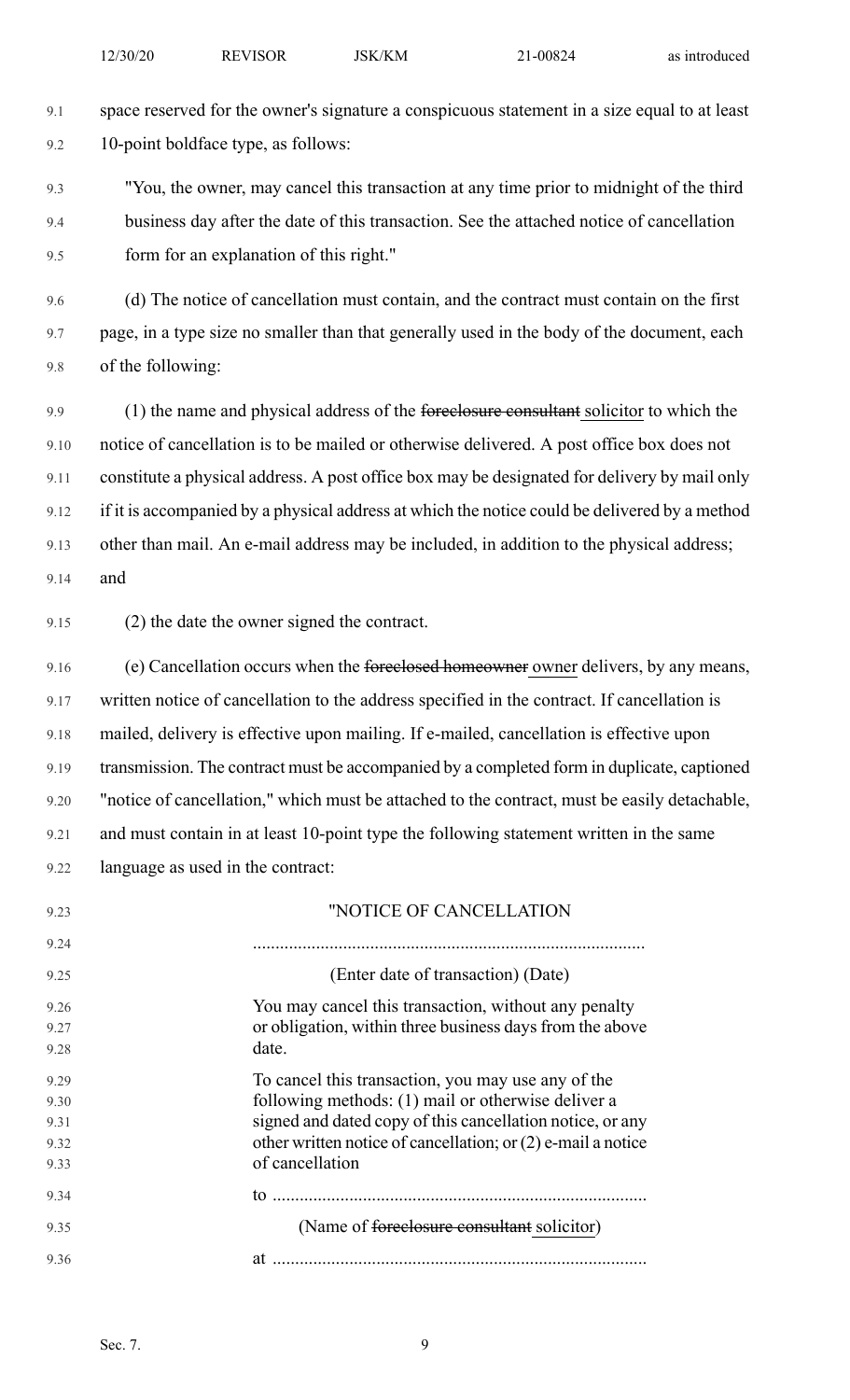| 10.1<br>10.2 | (Physical address of foreclosure consultant's solicitor's<br>place of business)                    |
|--------------|----------------------------------------------------------------------------------------------------|
| 10.3         |                                                                                                    |
| 10.4<br>10.5 | (E-mail address of <del>forcelosure consultant's</del> solicitor's<br>place of business)           |
| 10.6         |                                                                                                    |
| 10.7         | (Date)                                                                                             |
| 10.8         |                                                                                                    |
| 10.9         | (Date)                                                                                             |
| 10.10        |                                                                                                    |
| 10.11        | (Owner's signature)"                                                                               |
| 10.12        | (f) The foreclosure consultant solicitor shall provide the owner with a copy of the contract       |
| 10.13        | and the attached notice of cancellation immediately upon execution of the contract.                |
| 10.14        | (g) The three business days during which the owner may cancel the contract shall not               |
| 10.15        | begin to run until the foreclosure consultant solicitor has complied with this section.            |
| 10.16        | <b>EFFECTIVE DATE.</b> This section is effective the day following final enactment for             |
| 10.17        | all contracts entered into on or after that date.                                                  |
| 10.18        | Sec. 8. Minnesota Statutes 2020, section 325N.04, is amended to read:                              |
| 10.19        | 325N.04 VIOLATIONS.                                                                                |
| 10.20        | It is a violation for a foreclosure consultant solicitor to:                                       |
| 10.21        | (1) claim, demand, charge, collect, or receive any compensation until after the foreelosure        |
| 10.22        | consultant solicitor has fully performed each and every service the foreelosure consultant         |
| 10.23        | solicitor contracted to perform or represented he or she would perform;                            |
| 10.24        | (2) claim, demand, charge, collect, or receive any fee, interest, or any other compensation        |
| 10.25        | for any reason which exceeds eight percent per annum of the amount of any loan which the           |
| 10.26        | foreelosure consultant solicitor may make to the owner. Such a loan must not, as provided          |
| 10.27        | in clause $(3)$ , be secured by the covered residence in foreclosure or any other real or personal |
| 10.28        | property;                                                                                          |
| 10.29        | (3) take any wage assignment, any lien of any type on real or personal property, or other          |
| 10.30        | security to secure the payment of compensation. Any such security is void and unenforceable;       |
| 10.31        | (4) receive any consideration from any third party in connection with services rendered            |
| 10.32        | to an owner unless the consideration is first fully disclosed to the owner;                        |
|              |                                                                                                    |

12/30/20 REVISOR JSK/KM 21-00824 as introduced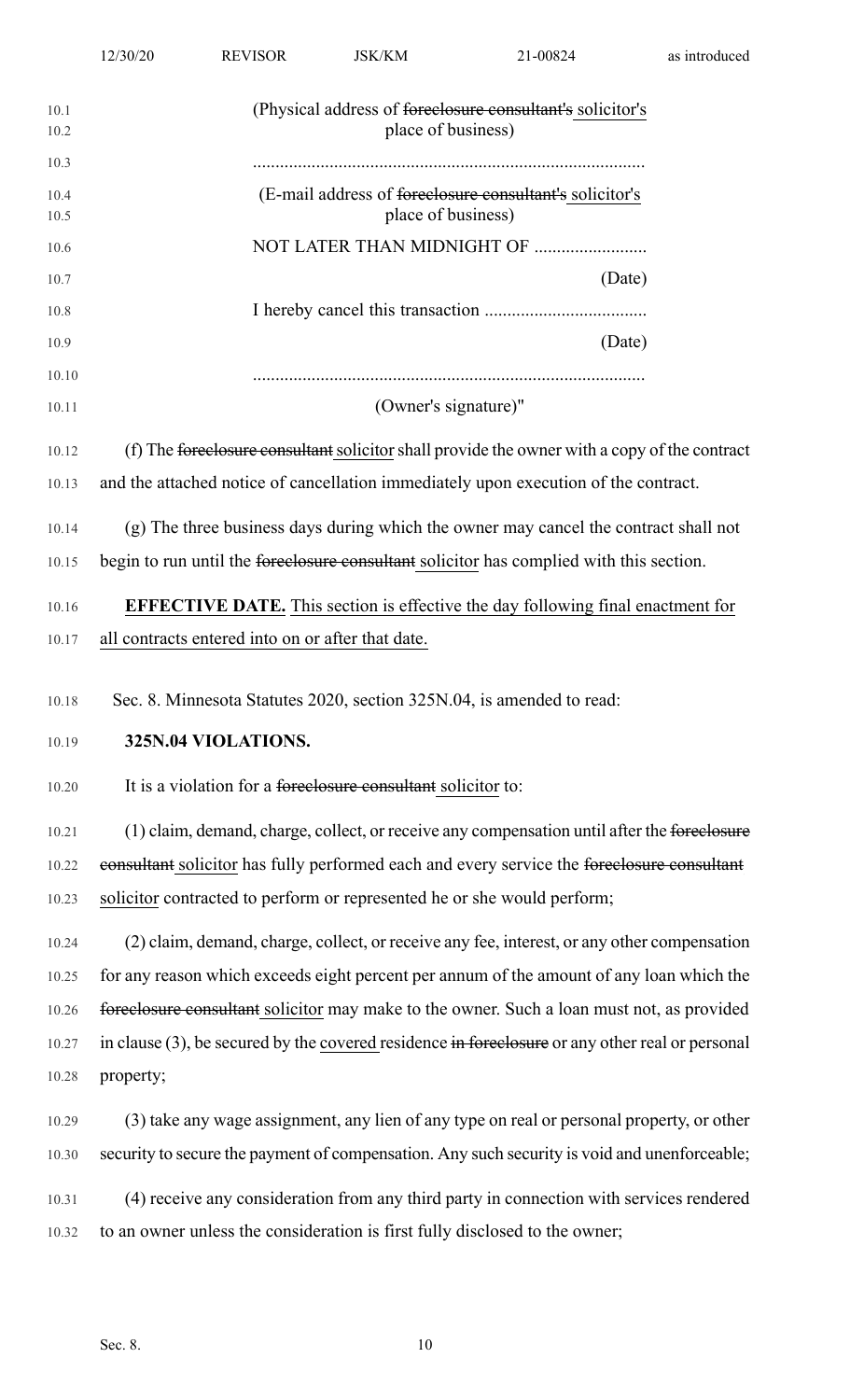11.1 (5) acquire any interest, directly or indirectly, or by means of a subsidiary or affiliate in

11.2 a covered residence in foreclosure from an owner with whom the foreclosure consultant

11.3 solicitor has contracted;

11.4 (6) take any power of attorney from an owner for any purpose, except to inspect

11.5 documents as provided by law; or

11.6 (7) induce or attempt to induce any owner to enter a contract which does not comply in 11.7 all respects with sections 325N.02 and 325N.03.

## 11.8 **EFFECTIVE DATE.** This section is effective the day following final enactment.

11.9 Sec. 9. Minnesota Statutes 2020, section 325N.06, is amended to read:

### 11.10 **325N.06 REMEDIES.**

11.11 (a) A violation of sections 325N.01 to 325N.09 is considered to be a violation of section 11.12 325F.69, and all remedies of section 8.31 are available for such an action. A private cause 11.13 of action under section 8.31 by a foreclosed homeowner is in the public interest. An owner 11.14 may bring an action against a foreclosure consultant solicitor for any violation of sections 11.15 325N.01 to 325N.09. Judgment must be entered for actual damages, reasonable attorney 11.16 fees and costs, and appropriate equitable relief.

11.17 (b) The rights and remedies provided in paragraph (a) are cumulative to, and not a 11.18 limitation of, any other rights and remedies provided by law. Any action brought pursuant 11.19 to this section must be commenced within four six years from the date of the alleged 11.20 violation.

11.21 (c) The court may award exemplary damages up to 1-1/2 timesthe compensation charged 11.22 by the foreclosure consultant solicitor if the court finds that the foreclosure consultant 11.23 solicitor violated the provisions of section  $325N.04$ , clause (1), (2), or (4), and the foreclosure 11.24 consultant's solicitor's conduct was in bad faith.

11.25 (d) Notwithstanding any other provision of this section, no action may be brought on 11.26 the basis of a violation of sections 325N.01 to 325N.09, except by an owner against whom 11.27 the violation was committed or by the attorney general. This limitation does not apply to 11.28 administrative action by the commissioner of commerce.

11.29 **EFFECTIVE DATE.** This section is effective the day following final enactment.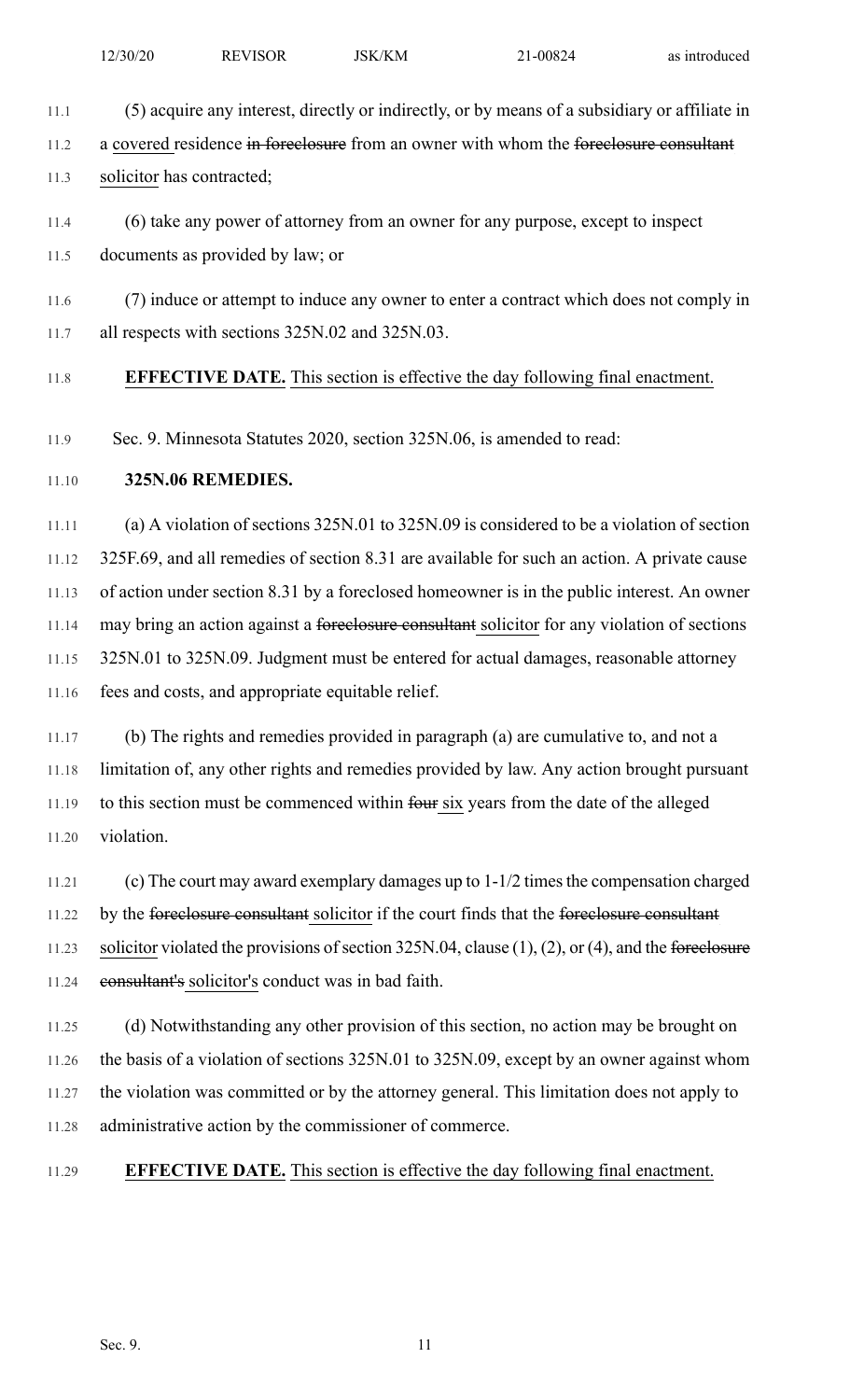12.1 Sec. 10. Minnesota Statutes 2020, section 325N.10, subdivision 2, is amended to read:

12.2 Subd. 2. **Foreclosed homeowner Owner.** "Foreclosed homeowner" means an owner 12.3 of residential real property, including a condominium, or an owner of real property that is 12.4 principally used for farming as defined in section 500.24, subdivision 2, that is the primary 12.5 residence of the owner and whose mortgage on the real property is or was in foreclosure 12.6 "Owner" has the meaning given in section 325N.01, paragraph (g).

## 12.7 **EFFECTIVE DATE.** This section is effective the day following final enactment.

12.8 Sec. 11. Minnesota Statutes 2020, section 325N.10, subdivision 3, is amended to read:

12.9 Subd. 3. **Foreclosure Property reconveyance.** "Foreclosure "Property reconveyance" 12.10 means a transaction involving:

12.11 (1) the transfer of title to real property by a foreclosed homeowner during a foreclosure 12.12 proceeding, either by transfer of interest from the foreclosed homeowner or by creation of 12.13 a mortgage or other lien or encumbrance during the foreclosure process that allows the 12.14 acquirer to obtain title to the property by redeeming the property as a junior lienholder; and 12.15 (2) the subsequent conveyance, or promise of a subsequent conveyance, of an interest

12.16 back to the foreclosed homeowner by the acquirer or a person acting in participation with 12.17 the acquirer that allows the foreclosed homeowner to possess either the residence in 12.18 foreclosure or other real property, which interest includes, but is not limited to, an interest 12.19 in a contract for deed, purchase agreement, option to purchase, or lease has the meaning 12.20 given in section 325N.01, paragraph (c).

## 12.21 **EFFECTIVE DATE.** This section is effective the day following final enactment.

12.22 Sec. 12. Minnesota Statutes 2020, section 325N.10, subdivision 4, is amended to read:

12.23 Subd. 4. **Foreclosure Equity purchaser.** "Foreclosure "Equity purchaser" means a 12.24 person that has acted as the acquirer in a foreclosure property reconveyance. Foreclosure 12.25 Equity purchaser also includes a person that has acted in joint venture or joint enterprise 12.26 with one or more acquirers in a foreclosure property reconveyance. A foreclosure An equity 12.27 purchaser does not include: (i) a natural person who shows that the natural person is not in 12.28 the business of foreclosure equity purchasing and has a prior personal relationship with the 12.29 foreclosed homeowner of the covered residence, unless a showing of fraud under section 12.30 325F.69, subdivision 1, has been made, or (ii) a federal or state chartered bank, savings 12.31 bank, thrift, or credit union.

#### 12.32 **EFFECTIVE DATE.** This section is effective the day following final enactment.

Sec. 12. 12